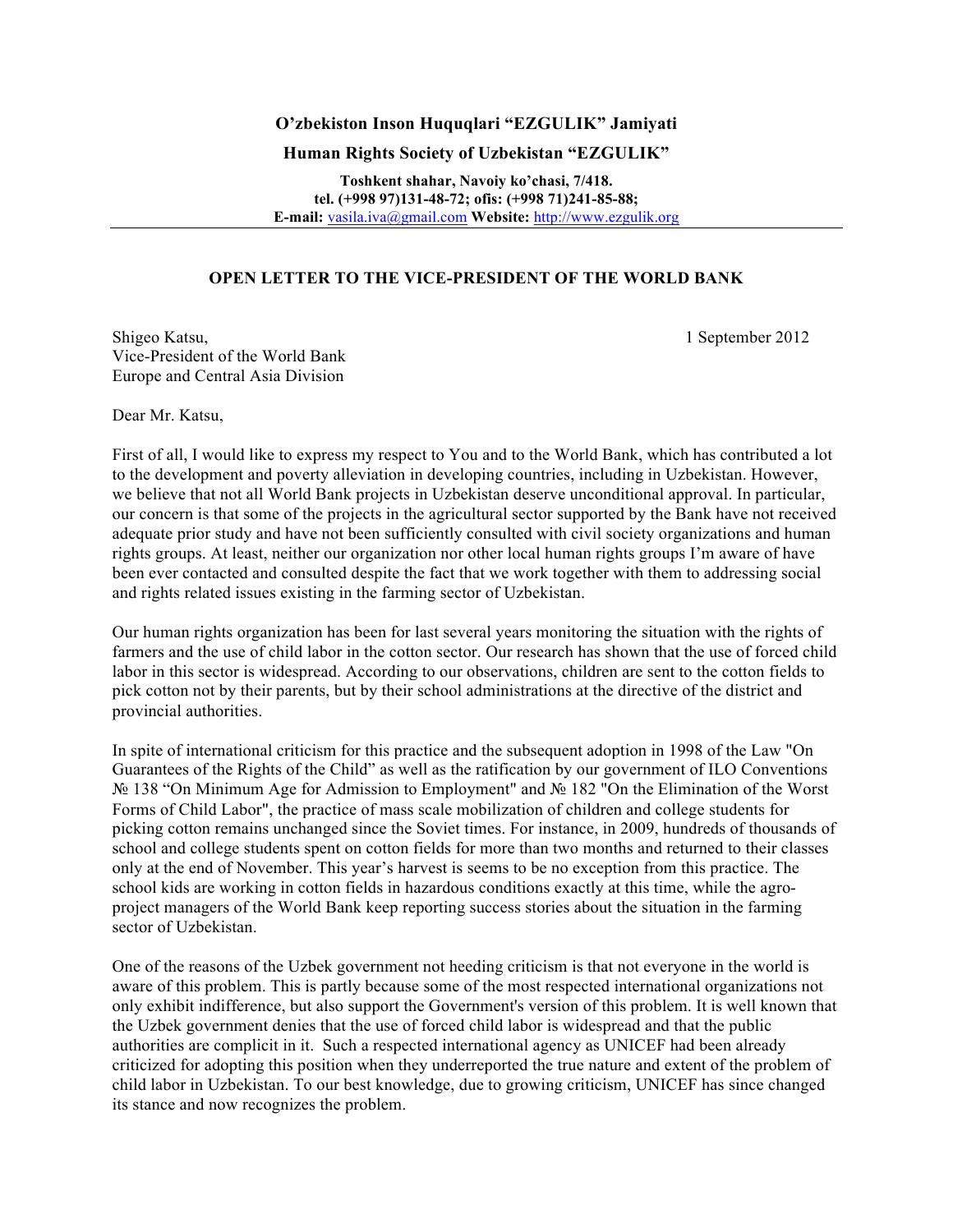Nevertheless, another authoritative international organization, the World Bank, has failed so far to provide an adequate assessment of the realities in the agro-sector of Uzbekistan and to acknowledge the fact of the widespread use of child labour in this sector. We regret that the Bank's support to projects in the agricultural sector in Uzbekistan has been unconditional and was not used as a leverage to encourage the government of Uzbekistan to stop the human rights abuses in this sector. What is also regretful is that in documents justifying the allocation of loans and grants for agro-projects, the World Bank has admitted statements that are completely at odds with reality. Thus, intentionally or not, the authors of respective appraisal documents mislead the international community and donors to these projects on the real situation in Uzbekistan's agricultural sector. We sincerely hope that our constructive criticism will be received accordingly and can initiate a frank and open discussion directed at seeking solutions to the issues we are raising with the World Bank.

Particularly, we would like to pay Your and public attention to the World Bank project, "Rural Enterprise Support Project - Phase 2," which is a continuation of a project by the same name that had been implemented from 2001 to 2008. Our concerns came out from reading the following Project document:

*Project Appraisal Document on a Proposed Credit in the Amount of SDR 41.3 million (US\$ 67.96 million Equivalent) to the Republic of Uzbekistan for a Rural Enterprise Support Project, Phase II, World Bank: May 8, 2008 (report No: 43479-UZ)*. 1

Our assessment of this document is described in the report we're about to release. In this letter, we would like to summarize our conclusions.

First of all, as the authors of the Project Appraisal Document stated themselves, the Project's phase two had been initiated by the Government of Uzbekistan, so the Bank did have an incentive to encourage the Uzbek government to meet its international obligations in terms of the rights of children and farmers. Did the bank try to use this leverage? We doubt it did.

After a careful reading of the aforementioned Appraisal Document and comparison between its assumptions and the reality on the ground, we would like to respectfully express our disagreement with some of these assumptions, namely on the following two issues:

1) The state of reforms in agriculture of Uzbekistan;

2) The extent of child labor in the cotton sector of Uzbekistan.

On the first of these issues, we believe that it would be incorrect to say, as the authors of the Appraisal Document did, that there have been fundamental reforms in the agricultural sector. Despite the transformation of collective farms into private farms, the centralized management in two major sectors of agriculture, grain and cotton sectors that occupy up to 70% of arable lands, has remained almost entirely unchanged. The command economy continues to prevail in these two sectors. The Appraisal Document has failed to recognize that farmers remain to be under a direct administrative control of the executive government. As kolkhozes in the past, the farmers are still denied the right to decide what crops to sow in their fields, as well as the right to dispensation of their products.

 $\frac{1}{1}$  $^{1}$  Available online: http://www-

wds.worldbank.org/external/default/main?pagePK=64193027&piPK=64187937&theSitePK=523679&menuPK=64 187510&searchMenuPK=64187283&siteName=WDS&entityID=000333037\_20080522025832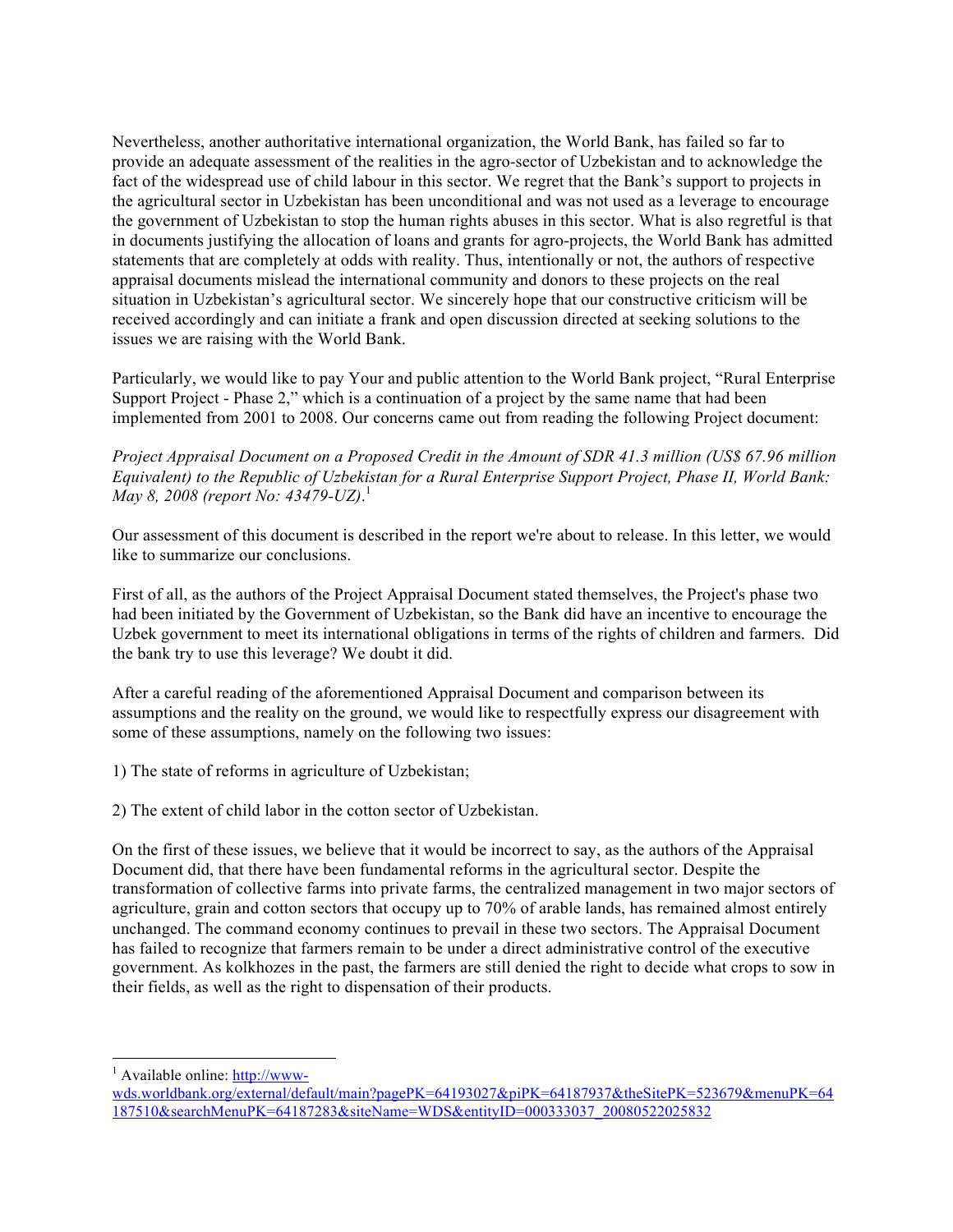The phase One of the World Bank Rural Enterprise Support Project which the authors of the appraisal document regard as successful may has indeed brought some benefit to farmers, but mainly in terms of technical and financial benefits such as the revitalization of irrigation and drainage systems, as well as the allocation of loans to the farmers in five selected districts where the project was implemented. But at the institutional level, it failed to promote genuine reforms, in contrary to what the authors of the Appraisal Document claim. As we said, the farmers still lack the freedom of enterprise, and the de-collectivization has changed a little since the times before the RESP-1. There is no guarantee that the second phase of this project, which began this year, will demonstrate any progress in this regard, as there are no signs of the government's intentions to liberalize the cotton and grain sectors and give farmers the right to decide how to dispose of their land and production.

The assessment in the document on the issue of child labor is even more dismaying to us. The authors of the Appraisal Document state that the use of child labour in the cotton industry in Uzbekistan is not a big issue. It would be naive to suggest that the staff of the World Bank office in Uzbekistan, which has been present in the country for quite a number of years, would be unable to notice the magnitude and scope of this problem. In any case, we think this ignorance is unacceptable and undermines the credibility of the Bank, at least, in the eyes of the civil society of Uzbekistan.

We also believe that these two issues, namely (1) the still persistent command economy in the agriculture and (2) the issue of forced child labor in the cotton industry, are closely related to each other. The second is caused by the first. The farmers themselves, if they were freed from the administrative dictate of the executive authorities, would possibly still bring children to pick their cotton, but would do this on a much smaller scale and, what is most important, on a contractual basis and not under duress and administrative coercion, as it currently takes place practically in all regions of the country.

Here is what we kindly urge to the World Bank:

1) Submit Bank's documents and projects related to agriculture in Uzbekistan, for re-assessment, particularly in terms of evaluating the state of reform in the farming sector and the use of forced child labor;

2) Establish partnerships with civil society organizations on local and international levels. Particularly, the Bank should engage with those organizations which are already fighting for the abolition of forced child labor in Uzbekistan;

3) Strengthen support of reforms in Uzbekistan's farming sector, to free the farmers from administrative directives of the local and central authorities; and to make loans to the agricultural sector contingent on Uzbekistan's progress in executing real reforms in the sector.

Our analysis and proposals are aimed at promoting reform in the country, improving the welfare of our people, and assisting the World Bank, the Government of Uzbekistan and other interested parties to conduct honest assessments of the situation in Uzbekistan, notably in its agriculture. We believe that the reforms and the abolishment of forced child labour are in best interests of our country.

Sincerely Yours, Vasila INoyatova, Chairwoman, Ezgulik

Ps. We chose to publicly express our position on this project as we were unable to meet with Mr. Shigeo Katsu, Vice-President of the World Bank's Europe and Central Asia division, who visited Uzbekistan in May of this year to attend a summit of the Asian Development Bank. At that time, despite a pre-filed application, we were not able to